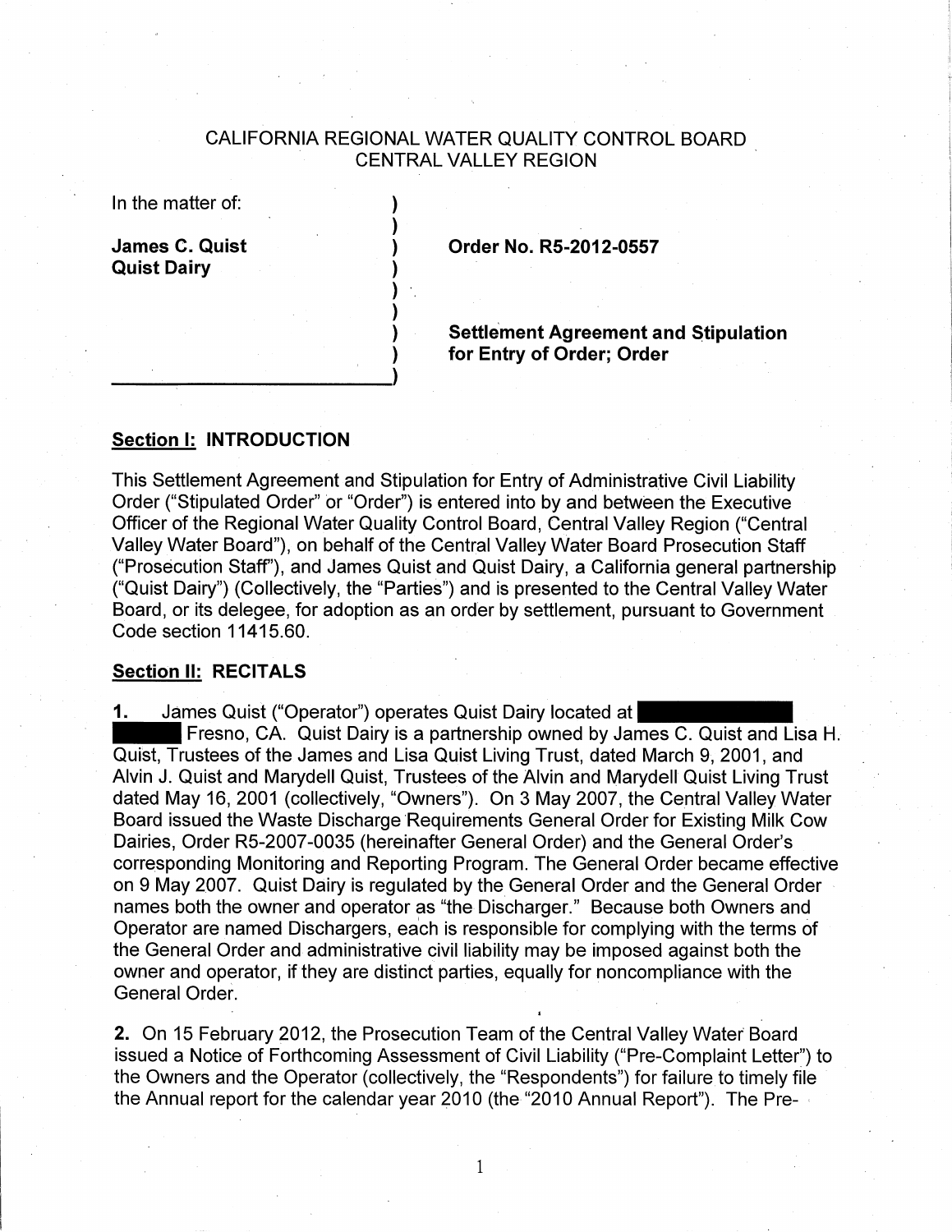Complaint Letter recommends imposing an administrative civil liability totaling \$5,700 for alleged violations of the General Order.

**3.** The Prosecution Staff and Operator engaged in settlement negotiations during which the 2010 Annual Report was delivered and accepted and the Parties agreed to settle the violations cited in the 15 February 2012 Pre-Complaint letter without administrative or civil litigation and by presenting this Stipulated Order to the Central Valley Water Board, or its delegee, for adoption as an order by settlement pursuant to Government Code section 11415.60. The Prosecution Staff believes that the resolution of the alleged violations is fair and reasonable and fulfills its enforcement objectives, that no further action is warranted concerning the violations alleged in the Pre-Complaint Letter except as provided in this Stipulated Order and that this Stipulated Order is in the best interest of the public.

**4.** To resolve the violations alleged in the Pre-Complaint Letter by consent and without further administrative proceedings, the Parties have agreed to' the imposition of \$3,700 in liability against the Owners and the Operator. This represents an adjusted liability amount consisting of a \$2,000 decrease as described in the Pre-Complaint Letter.

#### **Section Ill: STIPULATIONS**

The Parties stipulate to the following:

**5. Administrative Civil Liability:** The Respondents hereby agree to the imposition of an administrative civil liability totaling \$3,700. Unless otherwise agreed to by the Parties in a separate writing, within thirty (30) days of the effective date of this Order, the Respondents agree to remit, by personal check, THREE THOUSAND SEVEN HUNDRED DOLLARS (\$3,700), payable to the State Water Pollution Cleanup and Abatement Account, and shall indicate on the check the number of this Order. The Respondents shall send the original signed check to Clay Rodgers, Central Valley Water Board 1685 "E" Street, Suite 100 Fresno, California 93706-2007, and shall send a copy to Ellen Howard, Office of Enforcement, State Water Resources Control Board, 1001 "I" Street, 16<sup>th</sup> Floor Sacramento, California 95814.

**6. Compliance with Applicable Laws:** The Respondents understand that payment of administrative civil liability in accordance with the terms of this Stipulated Order and or compliance with the terms of this Stipulated Order is not a substitute for compliance with applicable laws, and that continuing violations of the type alleged in the Pre~Complaint Letter may subject it to further enforcement, including additional administrative civil liability.

**7. Party Contacts for Communications related to Stipulated Order:** 

**For the Central Valley Water Board:** 

Clay Rodgers Regional Water Quality Control Board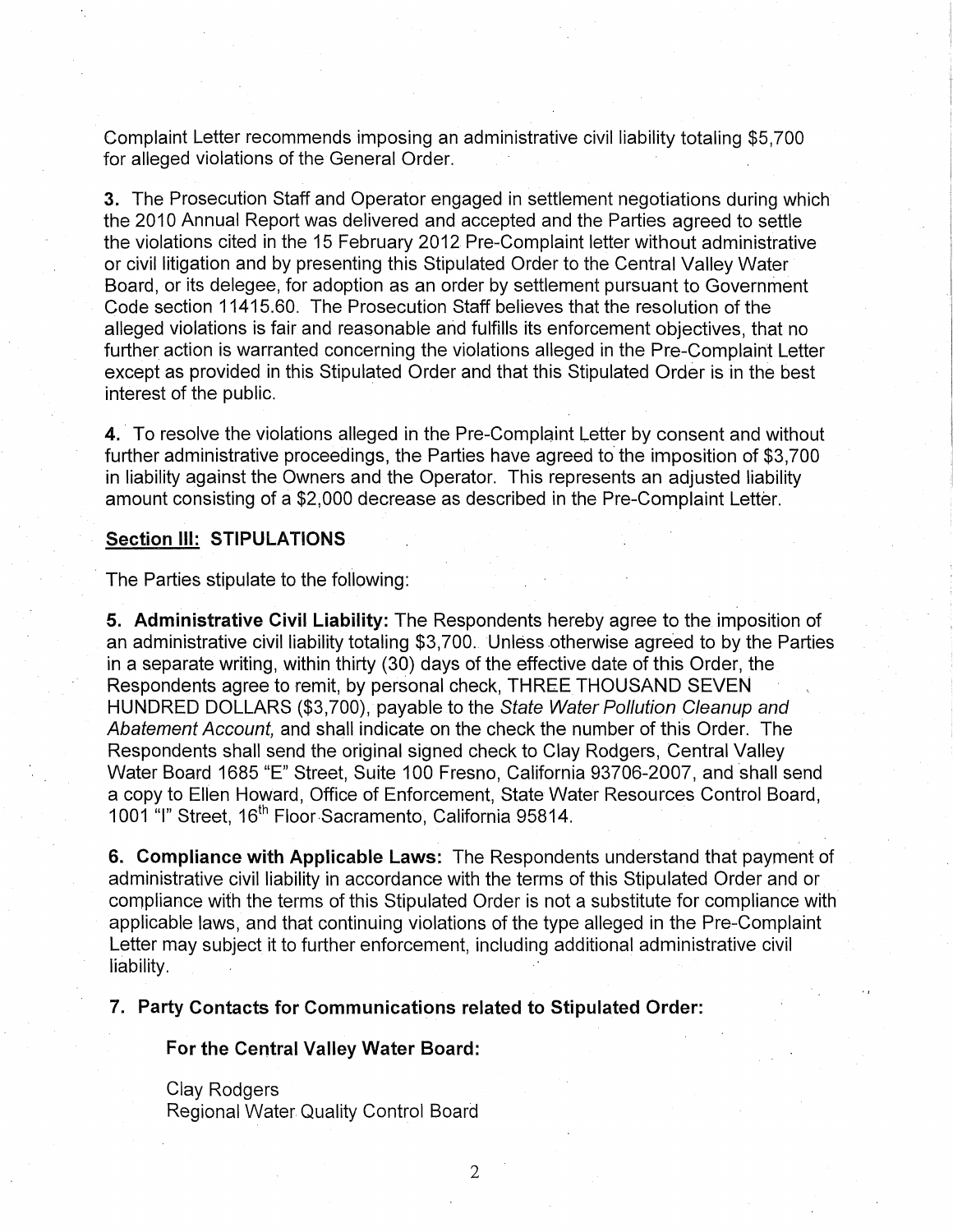Central Valley Region 1685 "E" Street, Suite 100 Fresno, CA 93706-2007

#### **For the Respondents:**

For the Respondents:<br>James C. Quist<br>Quist Dairy<br>Fresno, CA 93706 James C. Quist

Fresno, CA 93706

**8. Attorney's Fees and Costs:** Except as otherwise provided herein, each Party shall bear all attorneys' fees and costs arising from the Party's own counsel in connection with the matters set forth herein.

**9. Matters Addressed by Stipulation:** Upon the Central Valley Water Board's adoption of this Stipulated Order, this Order represents a final and binding resolution and settlement of the violations alleged in the Pre-Complaint Letter, and all claims, violations or causes of action that could have been asserted against the Respondents as of the effective date of this Stipulated Order based on the specific facts alleged in the Pre-Complaint Letter or this Order ("Covered Matters"). The provisions of this Paragraph are expressly conditioned on the full payment of the administrative civil liability, in accordance with Paragraph 5.

**10. Public Notice:** The Respondents understand that this Stipulated Order will be noticed for a 30-day public review and comment period prior to consideration by the Central Valley Water Board, or its delegee. If significant new information is received that reasonably affects the propriety of presenting this Stipulated Order to the Central Valley Water Board, or its delegee., for adoption, the Executive Officer may unilaterally declare this Stipulated Order void and decide not to present it to the Central Valley Water Board, or its delegee. The Respondents agree that they may not rescind or otherwise withdraw their approval of this proposed Stipulated Order.

**11.Addressing Objections Raised During Public Comment Period:** The Parties agree that the procedure contemplated for the Central Valley Water Board's adoption of the settlement by the Parties and review by the public, as reflected in this Stipulated Order, will be adequate. In the event procedural objections are raised prior to the Stipulated Order becoming effective, the Parties agree to meet and confer concerning any such objections, and may agree to revise or adjust the procedure as necessary or advisable under the circumstances.

**12. No Waiver of Right to Enforce:** The failure of the Prosecution Staff or Central Valley Water Board to enforce any provision of this Stipulated Order shall in no way be deemed a waiver of such provision, or in any way affect the validity of the Order. The failure of the Prosecution Staff or Central Valley Water Board to enforce any such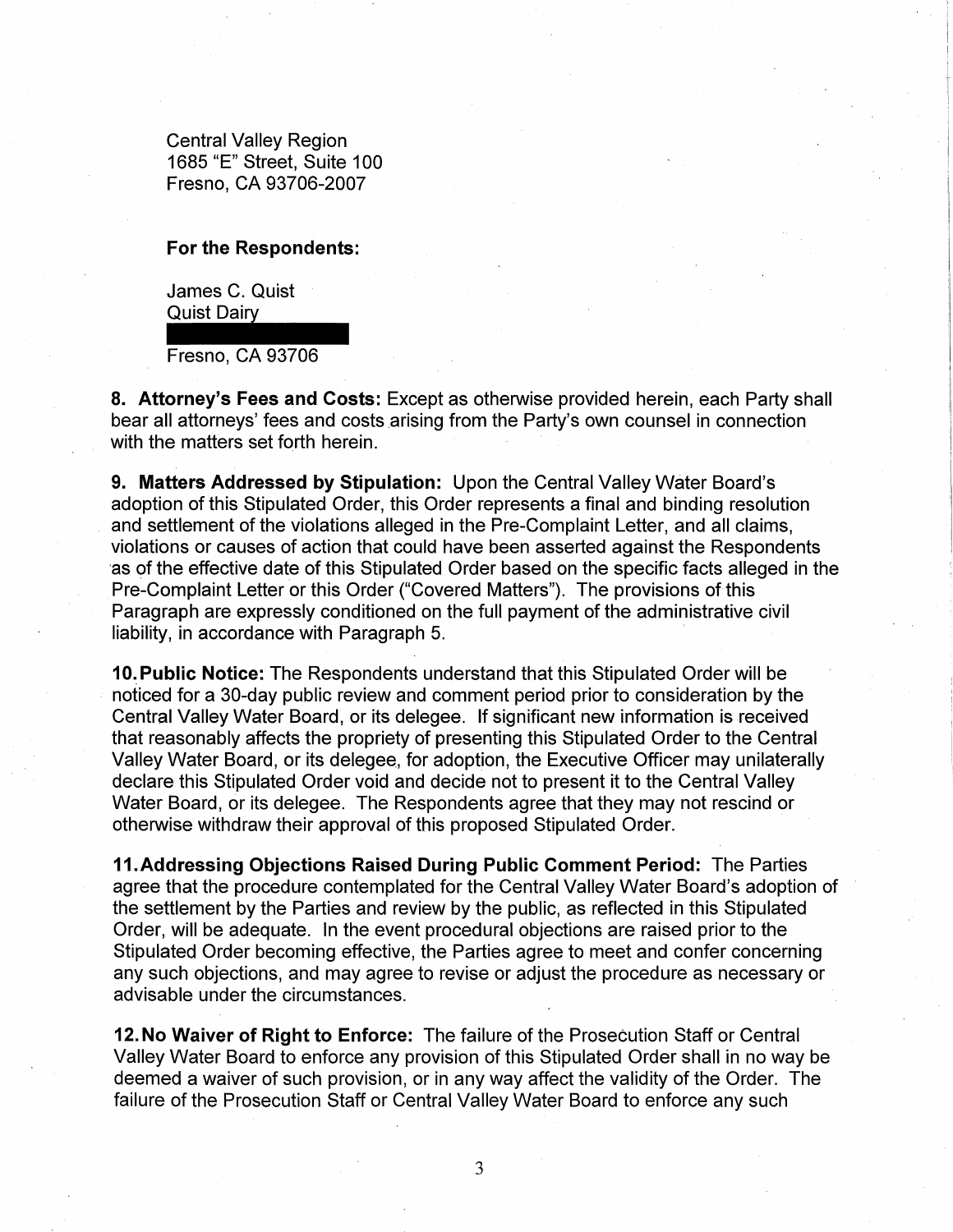provision shall not preclude it from later enforcing the same or any other provision of this Stipulated Order.

**13.1nterpretation:** This Stipulated Order shall be construed as if the Parties prepared it jointly. Any uncertainty or ambiguity shall not be interpreted against any one Party.

**14. Modification:** This Stipulated Order shall not be modified by any of the Parties by oral representation made before or after its execution. All modifications must be in writing, signed by all Parties, and approved by the Central Valley Water Board.

**15.1f Order Does Not Take Effect:** In the event that this Stipulated Order does not take effect because it is not approved by the Central Valley Water Board, or its delegee, or is . vacated in whole or in part by the State Water Board or a court, the Parties acknowledge that they expect to proceed to a contested evidentiary hearing before the Central Valley Water Board to determine whether to assess administrative civil liabilities for the underlying alleged violations, unless the Parties agree otherwise. The Parties agree that all oral and written statements and agreements made during the course of settlement discussions will not be admissible as evidence in the hearing. The Parties agree to waive any and all objections based on settlement communications in this matter, including, but not limited to:

- **a.** Objections related to prejudice or bias of any of the Central Valley Water Board members or their advisors and any other objections that are premised in whole or in part on the fact that the Central Valley Water Board members or their advisors were exposed to some of the material facts and the Parties' settlement positions as a consequence of reviewing the Stipulation and/or the Order, and therefore may have formed impressions or conclusions prior to any contested evidentiary hearing on the Complaint in this matter; or
- **b.** Laches or delay or other equitable defenses based on the time period for administrative or judicial review to the extent this period has been extended by these settlement proceedings.

**16. Admission of Liability:** In settling this matter, the Respondents admit to the allegations of violation of the Dairy General Order in the Pre-Complaint Letter, and recognize that this Stipulated Order may be used as evidence' of a prior enforcement action consistent with Water Code section 13327.

**17. Waiver of Hearing:** The Respondents have been informed of the rights provided by CWC section 13323(b), and hereby waive their right to a hearing before the Central Valley Water Board prior to the adoption of the Stipulated Order.

**18. Waiver of Right to Petition:** The Respondents hereby waive their right to petition the Central Valley Water Board's adoption of the Stipulated Order as written for review by the State Water Board, and further waive their rights, if any, to appeal the same to a California Superior Court and/or any California appellate level court.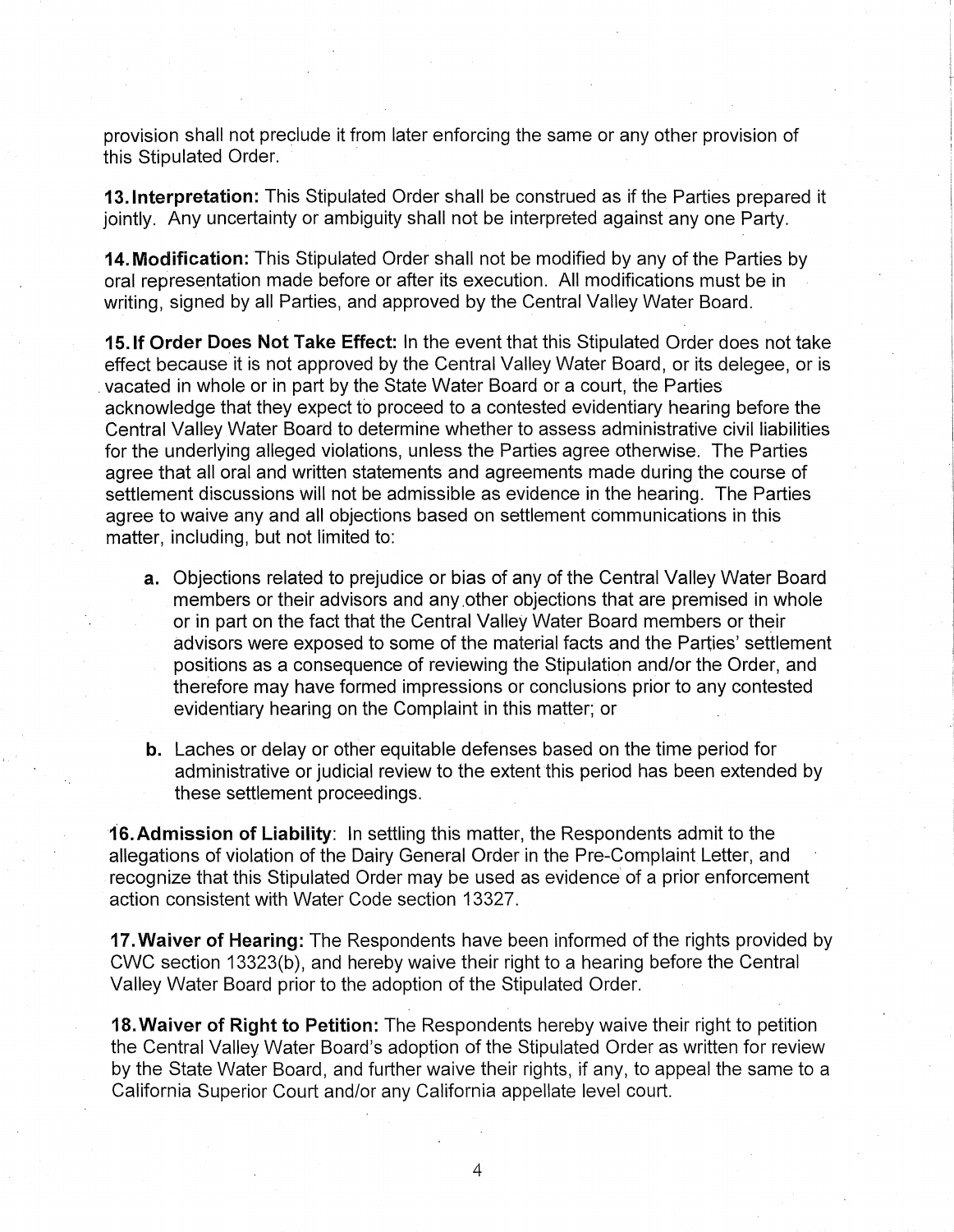19. Covenant Not to Sue: The Respondents covenant not to sue or pursue any administrative or civil claim(s) against any State Agency or the State of California, their officers, Board Members, employees, representatives, agents, or attorneys arising out of or relating to any Covered Matter.

20. Central Valley Water Board is Not Liable: Neither the Central Valley Water Board members nor the Central Valley Water Board staff, attorneys, or representatives shall be liable for any injury or damage to persons or property resulting from acts or · omissions by the Respondents, their directors, officers, employees, agents, representatives or contractors in carrying out activities pursuant to this Stipulated Order.

21. Authority to Bind: Each person executing this Stipulated Order in a representative capacity represents and warrants that he or she is authorized to execute this Stipulated Order on behalf of and to bind the entity on whose behalf he or she executes the Order.

22. No Third Party Beneficiaries. This Stipulated Order is not intended to confer any rights or obligations on any third party or parties, and no third party or parties shall have any right of action under this Stipulated Order for any cause whatsoever.

23. Effective Date: This Stipulated Order shall be effective and binding on the Parties upon the date the Central Valley Water Board, or its delegee, enters the Order.

24. Counterpart Signatures: This Stipulated Order may be executed and delivered in any number of counterparts, each of which when executed and delivered shall be deemed to be an original, but such counterparts shall together constitute one document.

# IT IS SO STIPULATED.

California Regional Water Quality Control Board Prosecution Staff Central Valley Region

 $By:$  Clay Rodgers Assistant Executive Officer

Date:  $4/29/13$ I

[Signatures continue on following page.]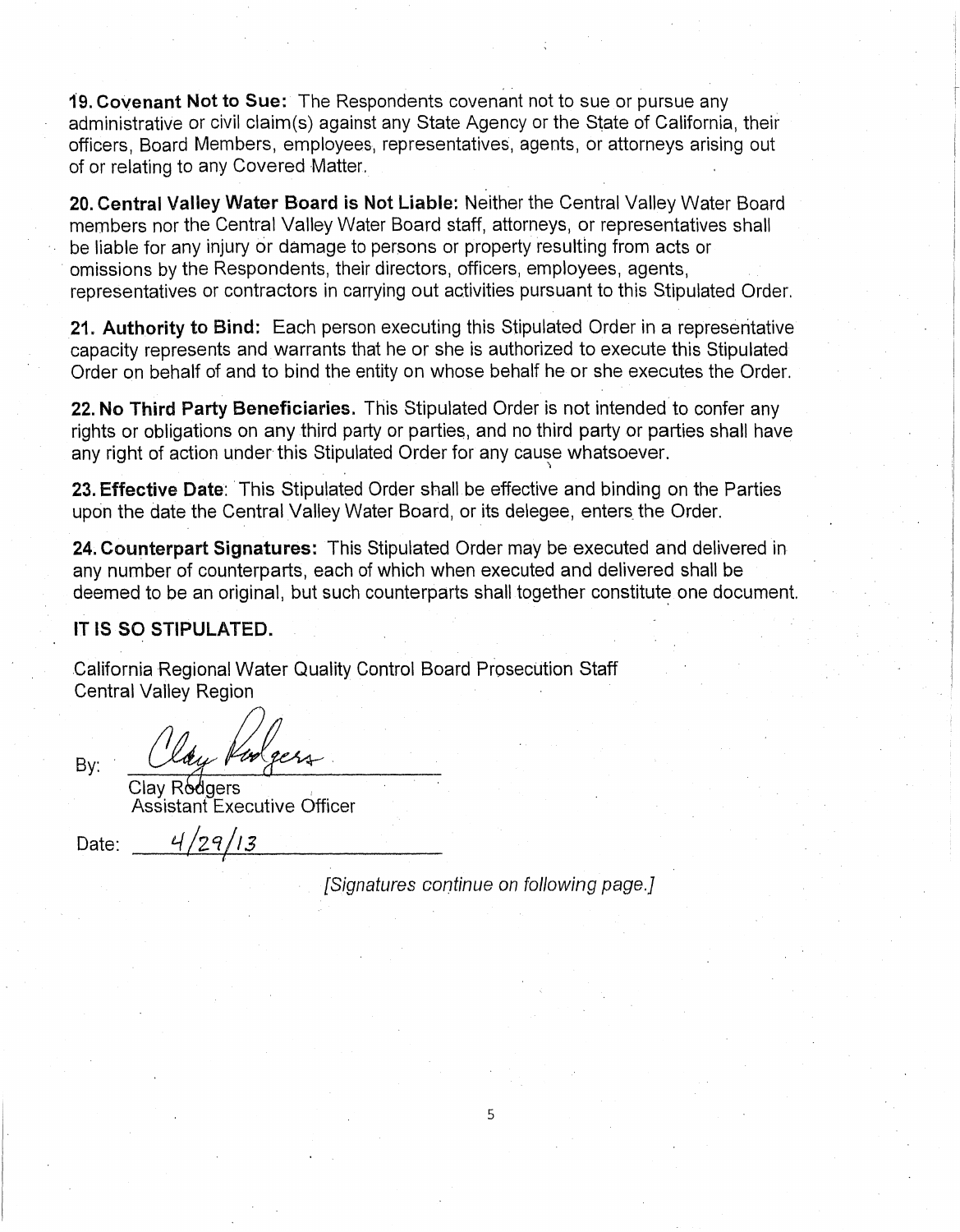# **QUIST DAIRY**

mr Va By: James C. Quist, Trustee of the James and Lisa Quist Living Trust, dated March 9, 2001, partner  $4^{\prime}$   $\sqrt{2}$   $\sqrt{3}$ Date: By: Lisa H. Quist, Trustee of the James and Lisa Quist Living Trust, dated March 9, 2001, partner Date:  $4.12.2013$ By: Alvin J. Quist / Trastee of the Alvin and Marydell Quist Living Trust<br>dated May 16, 2001, partner  $4 - 17 - 18$ Date: Maredell Luist By: Marydell Quist, Trustee of the Alvin and Marydell Quist Living Trust dated May 16, 2001, partner Date:  $4 - 16$ , 2013 **OPERATOR** mm 4 James C. Quist Date: